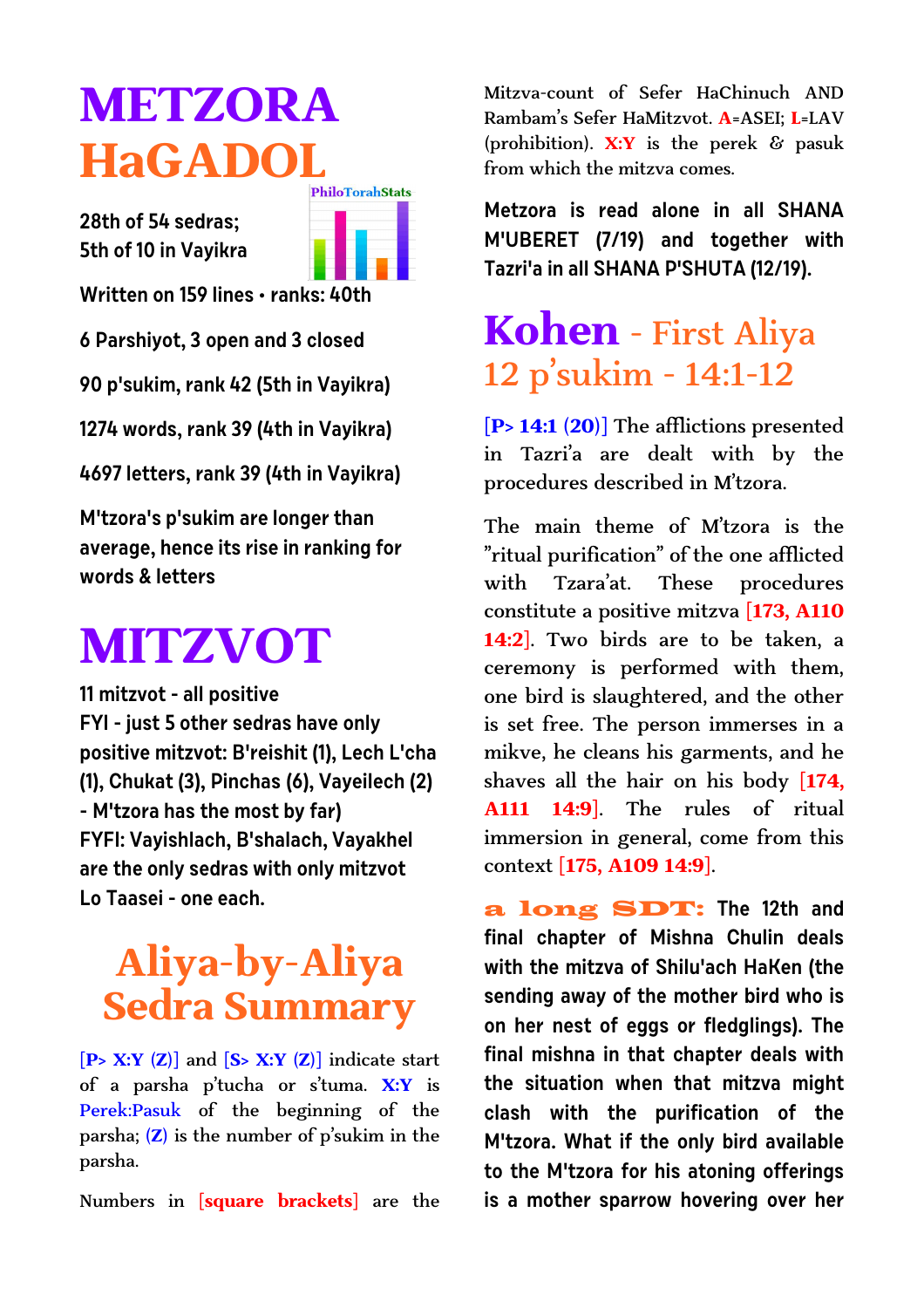**nest? Do we say the positive mitzva of Taharat HaM'tzora overrides the prohibition of taking the mother bird? This would seem to fit a general rule: a positive commandment overrides a prohibition (Asei docheh lo taasei). Yet this is not the case. Even for a mitzva, and even when the bird will be released alive(!), as is the case of the second of the M'tzora's two birds, one may not violate the Shilu'ach HaKen prohibitions. There are technical reasons based on the wording in the text of the Torah for this. And, Shilu'ach HaKen is not a "simple" prohibition, but involves an attached positive command.**

**But there might be another concept here. Shilu'ach HaKen is a "show-case" mitzva. It is one of the rare mitzvot for which a reward is specified - Arichat Yamim (lengthening of life, the exact meaning of this is not clear - does it apply to this world or the next or both? but the reward is expressed). The mitzva defies common logic and reasoning. It contains enigmatic qualities of a CHOK a Divine imperative, not readily explainable. And its reward is implied for many other mitzvot by reasoning of a Kal VaChomer - if this mitzva is rewarded thusly, then certainly the more difficult mitzvot must carry with them great reward. (Although we are cautioned not to act in order to receive reward, and although we cannot compare one mitzva with another since we "don't know how G-d keeps score", we do have a sense of the truth of the logic expressed by the** **mishna.) Be that as it may, we can possibly learn that the pursuit of personal improvement may not be at the expense of others, be they human or animal. [Note: this is only food for thought, might not even be "correct" for this issue. One should not generalized to other areas of mitzva.]**

**BTW, the "rule" mentioned earlier whereby a positive commandment (sometimes) pushes aside a prohibition, does not operate when it is posibble to satisfy the command without violating the prohibition. Since there is no requirement to take specifically a mother bird that is hovering over her nest, then the positive commandment of TAHARAT HAM'TZORA cannot override the LO TIKACH HA'EIM AL HABANIM prohibition of Shilu'ach HaKen. Additionally, Shilu'ach HaKen is not a pure prohibition because of the positive command to verily chase away the mother bird - SHALEI'ACH T'SHALACH... But the original point is still something to ponder.**

### **Levi** - Second Aliya 8 p'sukim - 14:13-20

The purification process is completed after bringing various korbanot, following a seven day period and the other procedures, as mentioned above **[176, A77 14:10]**.

SDT: **Notice how the M'tzora is isolated from others during the time he is ritually unclean. That gives him time**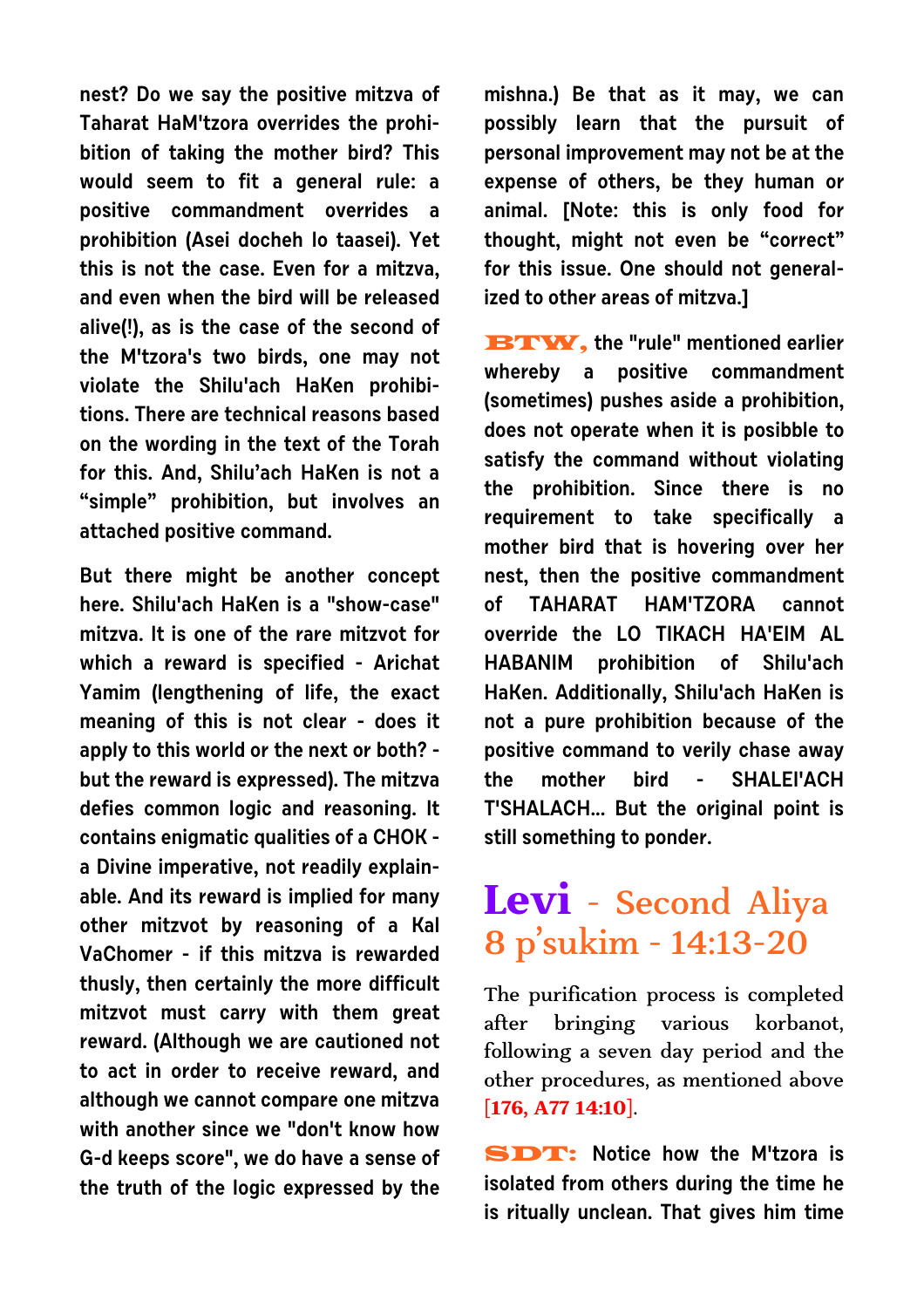**to examine himself, his deeds, his thoughts. But as part of the process of purification, as part of the process of having a second chance in the world, he is ministered to by a kohen who becomes the first contact in his renewal procedure. There is a significant psychological factor at work in the area of NEGA'IM.**

**On another note... Notice the use of the blood of the korbanot as well as the oil that the purifying M'tzora brings. Many of the same things are done to both - sprinkling, dabbing the right earlobe, right thumb and right big toe.**

# **Shlishi** - Third Aliya 12 p'sukim - 14:21-32

**[S> 14:21 (12)]** A person who cannot afford the animals for the sacrifices, is to bring one sheep and two birds as his offering. The Torah describes the rituals involved in these offerings.

It is not important how much the sacrifice is worth on a dollars and cents basis (shekels and agorot), but what is relative to the means of the atoner.

Thus ends the section of the Torah dealing with afflictions to the individual. ZOT TORAT... this is the body of law of one afflicted who cannot afford the full set of korbanot.

# **R'vi'i** - Fourth Aliya 21 p'sukim - 14:33-53

**[P> 14:33 (25)]** The Torah next discusses Tzara'at that can afflict a person's house. This can only be in the Land of Israel, in a house made of specific materials, and under specific conditions **[177, A103 14:35]**. Once again, it is the kohen who makes the determination as to whether Tzara'at does exist, or a professional house painter should be consulted. In the case of a "house plague", there are procedures to be followed and purification processes, including korbanot to be brought.

SDT: **Not only does a person's body contain elements of spirituality, but even his home - specifically in Eretz Yisrael. Although we do not "practice" this whole topic today, the lessons of the bridge and connection between the physical world and the spiritual one cannot be over-looked. A person whose home is a meeting place for Torah scholars, a launching pad for acts of charity and kindness, a training ground for a new generation of sensitive, feeling, enthusiastic Jews, such a home cannot be infected by spiritual plague. A home devoid of spirituality is a prime target for Nig'ei HaBayit. In this case, it is not the anti-rust and anti-mold paint that makes the difference. It is the values that a Jew lives by and their effect on the next generation.**

**It is worthwhile to point out that the manifestation of a NEGA and some kind of rot, mold, fungus, or whatever can be EXACTLY the same. If a kohen sees it**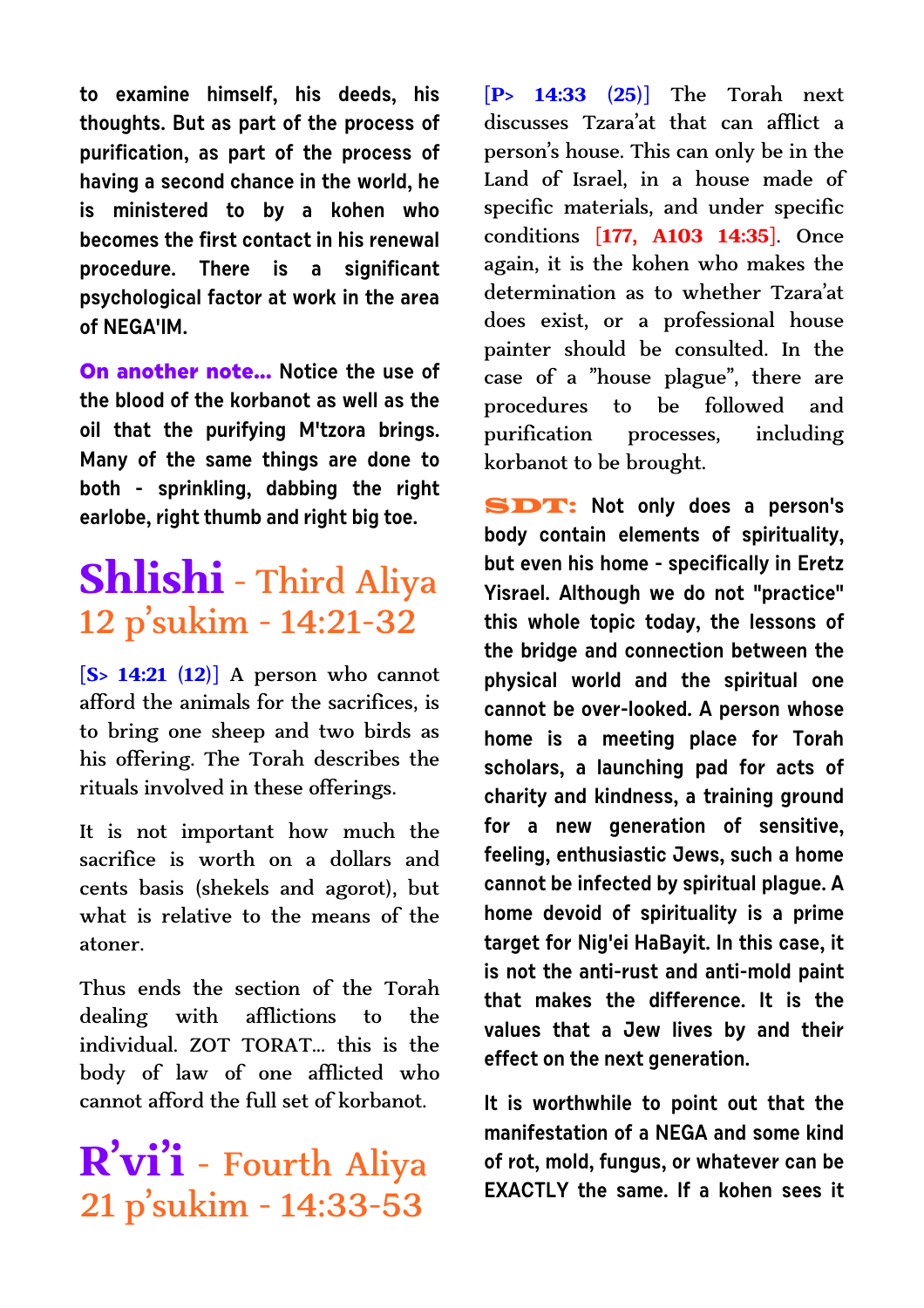**and declares ritual impurity, then it is a NEGA HABAYIT. And if he doesn't see it (and doesn't say it!), then it isn't. Even if a non-kohen expert in the field identifies it as a NEGA. And it is possible that a kohen was about to declare a house TAMEI and he finds out that the homeowner is a CHATAN in his first week of marriage, then he won't make the declaration and there is no TUM'A. It is all "the way a kohen sees it".** 

**Let's contrast this kind of TUM'A to that of TUM'AT MEIT. If a person dies in a tent, let's say, then anyone in the tent becomes TAMEI. Same for objects that are subject to contracting that TUM'A. No one declares them TAMEI. They are automatically TAMEI by virtue of the fact that they were under the same roof as a dead body. But with NEGA HABAYIT, we find different rules. People and personal possessions are removed from the house before the kohein comes in to inspect. When he declares the house TAMEI, then it is and so are certain objects in it. An object that was in the same house minutes before - and nothing physically changed with the house in the meantime - but was removed before the declaration by the kohein, is TAHOR. Maybe we can say that TUM'AT MEIT is objective while the TUM'A of these N'GA'IM is subjective. There's a lot to ponder here.**

#### **GIMATRIYA**

**based on L'ORA SHEL TORAH by R. Yaakov Auerbach l"f**

**Our sources clearly state that the (main) cause of Tzara'at is Lashon HaRa. This idea is beautifully reflected in the following Gimatriya.**

**The numeric value of NEGA TZARA'AT is 883. The prohibition of gossip and "evil tongue" is LO TEILEICH RACHIL B'AMECHA, "do not be a talebearer". Its numeric value is 883. Punishment for violating the 883-prohibition of Lashon HaRa is the 883-affliction of Tzara'at.**

**More... The proper way to avoid both the violation and its punishment is with MIDOT TOVOT (good personality traits) = 883.**

**And if we all can avoid Lashon HaRa and its punishment by developing those good traits, then TIZKU L'GEULA SHLEIMA (you shall merit the Complete Redemption) = 883.**

# **Chamishi** 5th Aliya 19 p'sukim - 14:54-15:15

This portion begins with a summary of different types of N'GA'IM.

The smallest p'sukim in the Torah have 3 words each. There are only 13 in the whole Torah. Here in M'tzora are two consecutive 3-word p'sukim - unique. Is there anything special about these 3-word p'sukim? Perhaps. In some Sidurim there is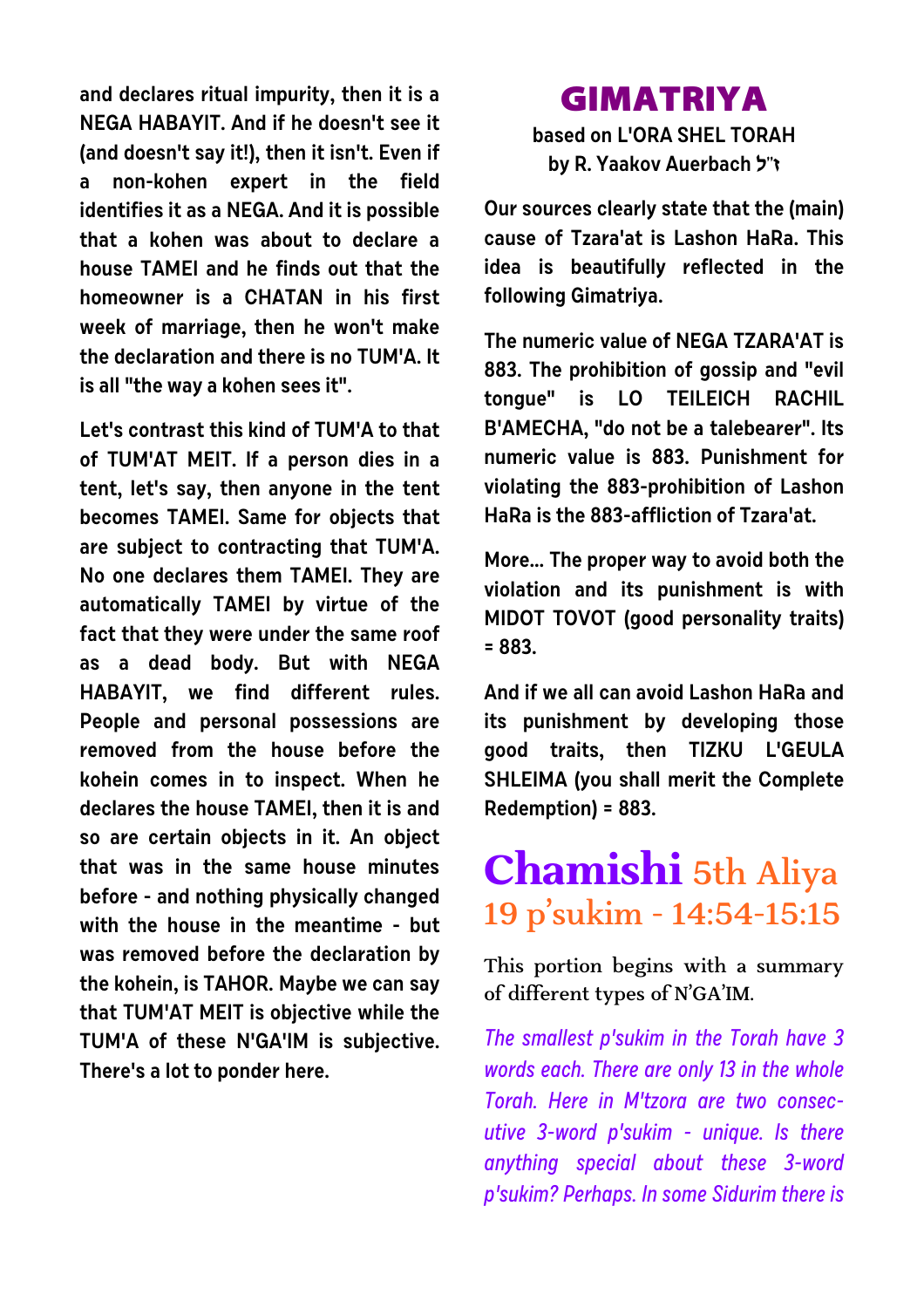the list of the 3-word p'sukim (plus some "special" p'sukim from Tanach) in the Motza'ei Shabbat readings (after Z'mirot). It is probably Kabalistic.

**[P> 15:1 (15)]** Next the Torah speaks of the status of a man with an "unnatural discharge" (probably a form of venereal disease). In such cases, the Torah view matters as a combination of physical symptoms with spiritual causes - in the case of ZAV and ZAVA, most probably attributable to sexual misconduct. (As such, there is a close relationship between the different themes of the sedra. Interesting, is it not, that there are doctors and clinics today that specialize in dermatology and venereal diseases. Interesting combination of specialties in light of this week's sedra.)

The one afflicted is himself "Tamei" as well as causing other people and objects to become "ritually impure" through contact, both direct and indirect **[178, A104 15:2]**. The one afflicted, must bring special korbanot after a purification process **[179, A74 15:13]**.

#### **Shishi** - Sixth Aliya 13 p'sukim - 15:16-28

**[S> 15:16 (3)]** There is also a "ritual impurity" (of a lesser degree - one-day type) in cases of normal seminal emissions **[180, A105 15:17]**. A woman who has relations with a man also contracts this one-day Tum'a.

A menstruating woman is "ritually unclean". This is counted as a positive mitzva **[181, A99 15:19]**; its negative counterpart is in the next sedra.

**[P> 15:19 (6)]** A woman with an unnatural discharge has a specific set of rules. In the case of a Zava, there are differences in her status depending upon how many sightings of blood there are, and how frequent. These rules and procedures constitute a mitzva **[182, A106 15:19]**.

**[S> 15:25 (9)]** The longer-term Zava is presented in its own parsha, a S'TUMA that can be seen as a sub-parsha of the previous P'TUCHA that introduced the topic of ZAVA. These rules and procedures constitute a mitzva **[182, A106 15:19]**.

# **Sh'VII** Seventh Aliya 5 p'sukim - 15:29-33

The requirement of the korbanot at the conclusion of the period of impurity constitutes a positive commandment **[183, A75 15:29]**. The people of Israel have a great potential for attaining spiritual heights. They have an equally great potential for descending to low levels of spiritual impurity.

Generally, when there is a rich man's korban and a poor man's korban for the same situation, if a rich man brings the less expensive version of the kor- ban, he fulfills his obligation, after the fact. Tzora'at is an exception.